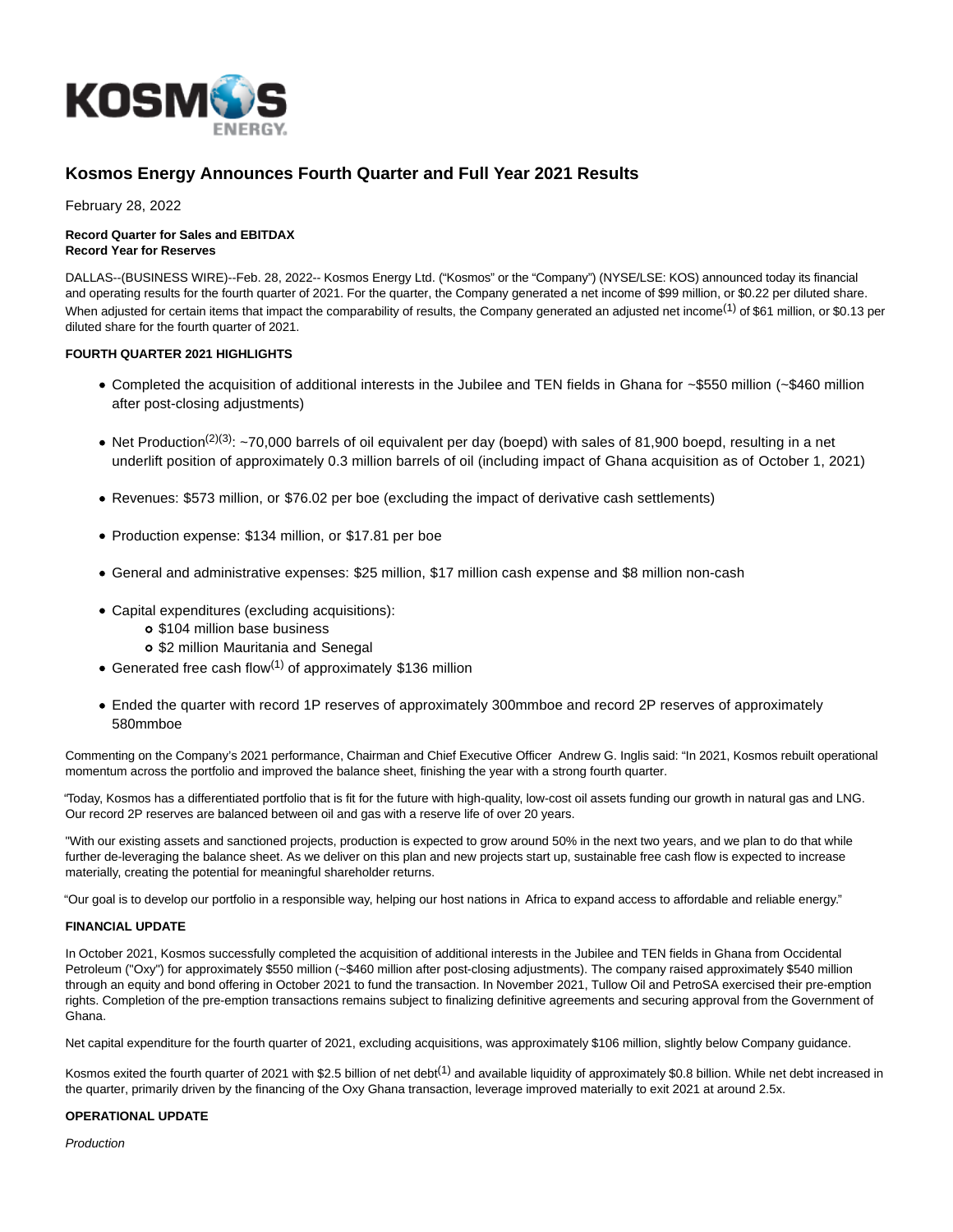Total net production<sup>(2)(3)</sup> in the fourth quarter of 2021 averaged approximately 70,000 boepd.

### Ghana

Production<sup>(3)</sup> in Ghana averaged approximately 39,400 barrels of oil per day (bopd) net in the fourth quarter of 2021. Kosmos lifted five cargos from Ghana during the quarter, one more than planned due to a late-December Jubilee lifting.

At Jubilee, production averaged approximately 80,400 bopd gross during the quarter. At TEN, production averaged approximately 27,200 bopd gross for the fourth quarter.

The Jubilee water injector well (J55-W) came online around the end of the third quarter and the second Jubilee producer well (J57-P) came online late in the fourth quarter, increasing Jubilee production to above 90,000 bopd gross. At TEN, a gas injector well came online early in the fourth quarter to add pressure support to the Ntomme field.

High reliability of the Ghana production facilities continues, with uptime of the Jubilee and TEN FPSOs averaging around 98% in the fourth quarter as well as high levels of water injection and gas offtake from the Government of Ghana. This performance has continued into 2022 with record levels of water injection seen at Jubilee (>235,000 barrels of water per day) helping to optimize reservoir performance.

Infill drilling is expected to continue in 2022 with a full year of activity underpinning planned production growth in 2022 and 2023.

#### U.S. Gulf of Mexico

Production in the U.S. Gulf of Mexico averaged approximately 20,800 boepd net (81% oil) during the fourth quarter, as production recovered from the impact of Hurricane Ida late in the third quarter.

Recently, Kosmos announced that the Winterfell-2 appraisal well encountered approximately 40 meters of net oil pay in the first and second horizons, with better oil saturation and porosity than pre-drill expectations. The exploration tail discovered an additional oil-bearing horizon in a deeper reservoir, which is also prospective in the blocks immediately to the north. The results of this appraisal well further define the resource potential in the central Winterfell area, with our current estimate around 100 million barrels gross. We are currently working with partners on a low cost, lower carbon development targeting sanction mid-year 2022, with first oil approximately 18 months after sanction.

#### Equatorial Guinea

Production in Equatorial Guinea averaged approximately 30,400 bopd gross and 9,800 bopd net in the fourth quarter of 2021. As forecast, Kosmos lifted 1.5 cargos from Equatorial Guinea during the quarter.

Two of three planned infill wells in the Okume Complex began producing in the fourth quarter of 2021. These wells were the first new wells since 2015 and have added approximately 2,500 bopd gross of additional production to the field in the fourth quarter, supporting an increase in gross production to around 35,000 bopd in early January. The third planned well has been deferred, as the rig was utilized to plug and abandon an existing well in Equatorial Guinea and was required to mobilize for its next contract before it could complete the drilling of the last well.

# Mauritania & Senegal

The Greater Tortue Ahmeyim liquified natural gas (LNG) project has made steady progress in 2021 and was approximately 70% complete at year-end with the following milestones achieved in the quarter and post quarter-end.

- FPSO: All eight process modules have been lifted onto the deck and mechanical completion of the process sub-systems is underway
- Breakwater: Construction completed of the 21st (and final) caisson of the breakwater
- Subsea: Pipe laying vessel completed its nautical trials in preparation for the offshore installation campaign in the second quarter of 2022
- FLNG: All four mixed refrigerant compressors lifted onboard and pipe rack installation operations commenced

# Reserves

At year-end 2021, Kosmos had 1P reserves of approximately 300 million barrels of oil equivalent, more than double the reserves at the end of 2020 reflecting robust reserves replacement from existing assets, recognition of Tortue 1P reserves and additional reserves from the acquired Ghana interests. 1P organic reserves replacement ratio was approximately 102%, and around 900% with the addition of Tortue Phase 1 and the acquired Ghana interests.

2P reserves as of year-end 2021 are approximately 580 million barrels, representing a 2P reserves-to-production life of over 20 years. 2P organic reserves replacement ratio was approximately 114%, and around 600% with the addition of the acquired Ghana interests. Kosmos' year-end reserves have been independently evaluated by Ryder Scott.

# 2022 Capital Expenditure Budget

Kosmos expects to spend approximately \$700 million in capital expenditures in 2022. Around \$400 million of the budget is related to the base business (Ghana, Equatorial Guinea and Gulf of Mexico assets) with around \$300 million related to our assets in Mauritania and Senegal. The base business capex includes approximately \$250-\$300 million of maintenance capital expenditures for development drilling, as well as integrity management. In addition, we expect to spend approximately \$100-\$150 million of growth capital expenditures to fund pre-investment for infrastructure supporting growth in the base business in 2023 and beyond (i.e. Jubilee Southeast and Winterfell). In Mauritania and Senegal, we expect to spend approximately \$250 million on Tortue Phase 1, with an incremental \$50 million on increased activity on Tortue Phase 2 and the BirAllah and Yakaar-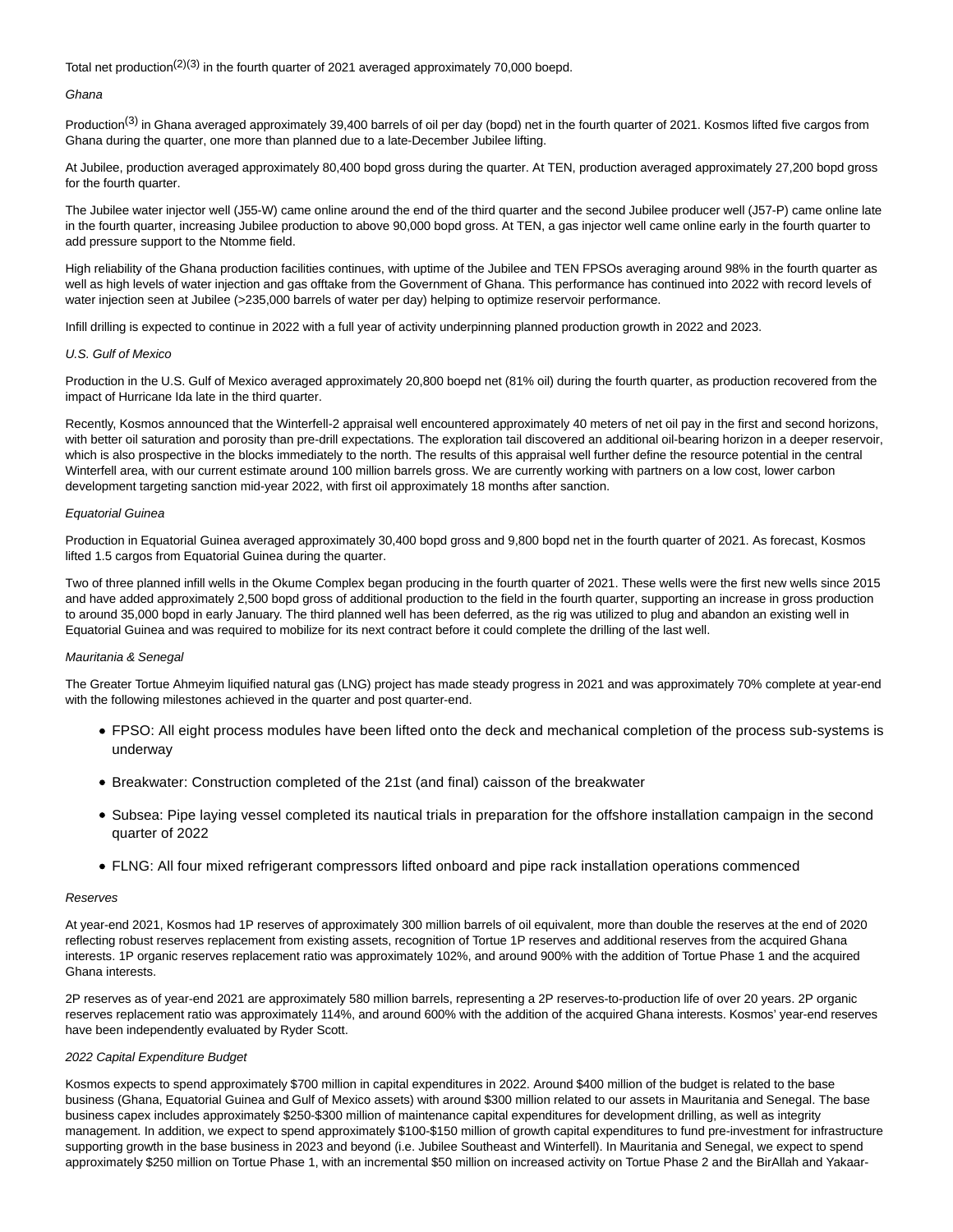Teranga hubs to advance the commercialization of our substantial gas resources. If Ghana pre-emption is completed, we would expect capital expenditures to reduce by up to \$40 million.

(1) A Non-GAAP measure, see attached reconciliation of non-GAAP measure

(2) Production means net entitlement volumes. In Ghana and Equatorial Guinea, this means those volumes net to Kosmos' working interest or participating interest and net of royalty or production sharing contract effect. In the Gulf of Mexico, this means those volumes net to Kosmos' working interest and net of royalty.

(3) 4Q net production numbers include pro forma impact from the Oxy Ghana acquisition assuming October 1, 2021 effective date

### **Conference Call and Webcast Information**

Kosmos will host a conference call and webcast to discuss fourth quarter 2021 financial and operating results today at 10:00 a.m. Central time (11:00 a.m. Eastern time). The live webcast of the event can be accessed on the Investors page of Kosmos' website at [http://investors.kosmosenergy.com](https://cts.businesswire.com/ct/CT?id=smartlink&url=http%3A%2F%2Finvestors.kosmosenergy.com%2Finvestor-events&esheet=52586159&newsitemid=20220227005123&lan=en-US&anchor=http%3A%2F%2Finvestors.kosmosenergy.com%2Finvestor-events&index=1&md5=ce29fef1429bd6800669d7f368a7d775) /investor-events. The dial-in telephone number for the call is +1-877-407-0784. Callers in the United Kingdom should call 0800 756 3429. Callers outside the United States should dial +1-201-689-8560. A replay of the webcast will be available on the Investors page of Kosmos' website for approximately 90 days following the event.

#### **About Kosmos Energy**

Kosmos is a full-cycle deepwater independent oil and gas exploration and production company focused along the Atlantic Margins. Our key assets include production offshore Ghana, Equatorial Guinea and the U.S. Gulf of Mexico, as well as a world-class gas development offshore Mauritania and Senegal. We also maintain a proven basin exploration program in Equatorial Guinea, Ghana and the U.S. Gulf of Mexico. Kosmos is listed on the New York Stock Exchange and London Stock Exchange and is traded under the ticker symbol KOS. As an ethical and transparent company, Kosmos is committed to doing things the right way. The Company's Business Principles articulate our commitment to transparency, ethics, human rights, safety and the environment. Read more about this commitment in the Kosmos Sustainability Report. For additional information, visit [www.kosmosenergy.com.](https://cts.businesswire.com/ct/CT?id=smartlink&url=http%3A%2F%2Fwww.kosmosenergy.com&esheet=52586159&newsitemid=20220227005123&lan=en-US&anchor=www.kosmosenergy.com&index=2&md5=8b73968bec523297419a76806f9c4ad3)

### **Non-GAAP Financial Measures**

EBITDAX, Adjusted net income (loss), Adjusted net income (loss) per share, free cash flow, and net debt are supplemental non-GAAP financial measures used by management and external users of the Company's consolidated financial statements, such as industry analysts, investors, lenders and rating agencies. The Company defines EBITDAX as Net income (loss) plus (i) exploration expense, (ii) depletion, depreciation and amortization expense, (iii) equity based compensation expense, (iv) unrealized (gain) loss on commodity derivatives (realized losses are deducted and realized gains are added back), (v) (gain) loss on sale of oil and gas properties, (vi) interest (income) expense, (vii) income taxes, (viii) loss on extinguishment of debt, (ix) doubtful accounts expense and (x) similar other material items which management believes affect the comparability of operating results. The Company defines Adjusted net income (loss) as Net income (loss) adjusted for certain items that impact the comparability of results. The Company defines free cash flow as net cash provided by operating activities less Oil and gas assets, Other property, and certain other items that may affect the comparability of results and excludes non-recurring activity such as acquisitions, divestitures and NOC financing. The Company defines net debt as the sum of notes outstanding issued at par and borrowings on the RBL Facility, Corporate revolver, and GoM Term Loan less cash and cash equivalents and restricted cash.

We believe that EBITDAX, Adjusted net income (loss), Adjusted net income (loss) per share, free cash flow, Net debt and other similar measures are useful to investors because they are frequently used by securities analysts, investors and other interested parties in the evaluation of companies in the oil and gas sector and will provide investors with a useful tool for assessing the comparability between periods, among securities analysts, as well as company by company. EBITDAX, Adjusted net income (loss), Adjusted net income (loss) per share, free cash flow, and net debt as presented by us may not be comparable to similarly titled measures of other companies.

#### **Forward-Looking Statements**

This press release contains forward-looking statements within the meaning of Section 27A of the Securities Act of 1933 and Section 21E of the Securities Exchange Act of 1934. All statements, other than statements of historical facts, included in this press release that address activities, events or developments that Kosmos expects, believes or anticipates will or may occur in the future are forward-looking statements. Kosmos' estimates and forward-looking statements are mainly based on its current expectations and estimates of future events and trends, which affect or may affect its businesses and operations. Although Kosmos believes that these estimates and forward-looking statements are based upon reasonable assumptions, they are subject to several risks and uncertainties and are made in light of information currently available to Kosmos. When used in this press release, the words "anticipate," "believe," "intend," "expect," "plan," "will" or other similar words are intended to identify forward-looking statements. Such statements are subject to a number of assumptions, risks and uncertainties, many of which are beyond the control of Kosmos (including, but not limited to, the impact of the COVID-19 pandemic), which may cause actual results to differ materially from those implied or expressed by the forwardlooking statements. Further information on such assumptions, risks and uncertainties is available in Kosmos' Securities and Exchange Commission ("SEC") filings. Kosmos undertakes no obligation and does not intend to update or correct these forward-looking statements to reflect events or circumstances occurring after the date of this press release, except as required by applicable law. You are cautioned not to place undue reliance on these forward-looking statements, which speak only as of the date of this press release. All forward-looking statements are qualified in their entirety by this cautionary statement.

**Kosmos Energy Ltd.**

**Consolidated Statements of Operations**

**(In thousands, except per share amounts, unaudited)**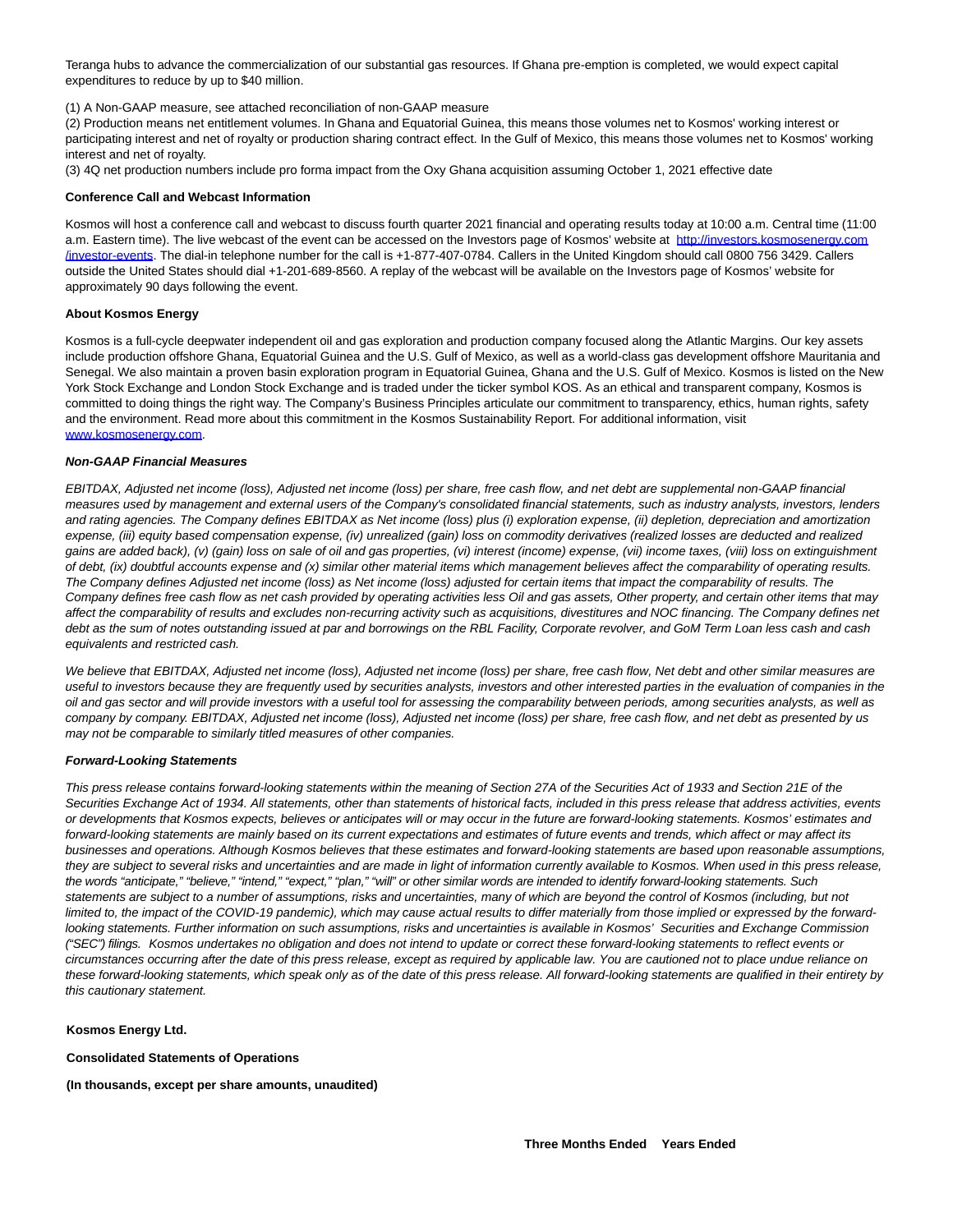|                                          | December 31, |           | December 31,           |                               |  |
|------------------------------------------|--------------|-----------|------------------------|-------------------------------|--|
|                                          | 2021<br>2020 |           | 2021                   | 2020                          |  |
| Revenues and other income:               |              |           |                        |                               |  |
| Oil and gas revenue                      | \$572,558    | \$274,153 | \$1,332,013            | \$804,033                     |  |
| Gain on sale of assets                   |              | 92,163    | 1,564                  | 92,163                        |  |
| Other income, net                        | 52           |           | 262                    | 2                             |  |
| Total revenues and other income          | 572,610      | 366,316   | 1,333,839              | 896,198                       |  |
|                                          |              |           |                        |                               |  |
| <b>Costs and expenses:</b>               |              |           |                        |                               |  |
| Oil and gas production                   | 134,135      | 103,850   | 346,006                | 338,477                       |  |
| Facilities insurance modifications, net  | (5,081)      | 2,606     | (1,586)<br>$\lambda$   | 13,161                        |  |
| <b>Exploration expenses</b>              | 23,930       | 10,323    | 65,382                 | 84,616                        |  |
| General and administrative               | 24,901       | 14,776    | 91,529                 | 72,142                        |  |
| Depletion, depreciation and amortization | 174,605      | 159,472   | 467,221                | 485,862                       |  |
| Impairment of long-lived assets          |              | 3,139     |                        | 153,959                       |  |
| Interest and other financing costs, net  | 37,644       | 26,617    | 128,371                | 109,794                       |  |
| Derivatives, net                         | 17,579       | 51,956    | 270,185                | 17,180                        |  |
| Other expenses, net                      | 9,108        | 9,840     | 10,111                 | 37,802                        |  |
| Total costs and expenses                 | 416,821      | 382,579   | 1,377,219              | 1,312,993                     |  |
|                                          |              |           |                        |                               |  |
| Income (loss) before income taxes        | 155,789      | (16, 263) | (43, 380)<br>$\lambda$ | (416, 795)                    |  |
| Income tax expense (benefit)             | 57,073       | (24, 219) | 34,456                 | (5,209)<br>$\lambda$          |  |
| Net income (loss)                        | \$98,716     | \$7,956   | \$(77, 836)            | $)$ \$(411,586)               |  |
|                                          |              |           |                        |                               |  |
| Net income (loss) per share:             |              |           |                        |                               |  |
| Basic                                    | \$0.22       | \$0.02    | \$ (0.19)              | $)$ \$ (1.02<br>$\mathcal{E}$ |  |
| Diluted                                  | \$0.22       | \$0.02    | \$ (0.19)              | $)$ \$ (1.02<br>$\mathcal{E}$ |  |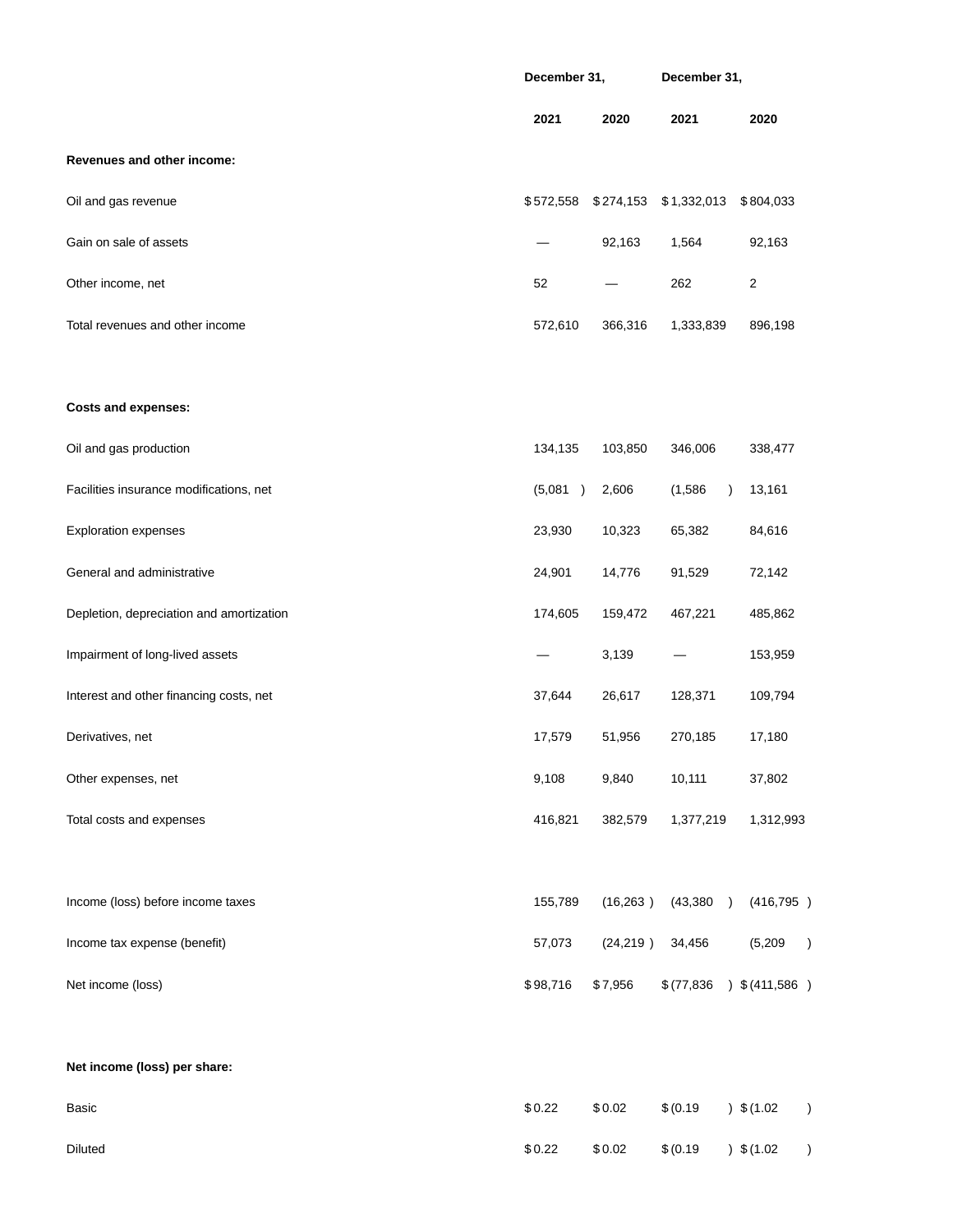Weighted average number of shares used to compute net income (loss) per share:

| Basic                                        |             |                           | 443,451 | 405,455 | 416,943 | 405,212  |
|----------------------------------------------|-------------|---------------------------|---------|---------|---------|----------|
| <b>Diluted</b>                               |             |                           | 456,557 | 406,388 | 416,943 | 405,212  |
|                                              |             |                           |         |         |         |          |
| Dividends declared per common share          |             |                           |         |         |         | \$0.0452 |
| Kosmos Energy Ltd.                           |             |                           |         |         |         |          |
| <b>Condensed Consolidated Balance Sheets</b> |             |                           |         |         |         |          |
| (In thousands, unaudited)                    |             |                           |         |         |         |          |
|                                              |             | December 31, December 31, |         |         |         |          |
|                                              | 2021        | 2020                      |         |         |         |          |
| <b>Assets</b>                                |             |                           |         |         |         |          |
| Current assets:                              |             |                           |         |         |         |          |
| Cash and cash equivalents                    | \$131,620   | \$149,027                 |         |         |         |          |
| Receivables, net                             | 177,526     | 78,813                    |         |         |         |          |
| Other current assets                         | 232,806     | 172,451                   |         |         |         |          |
| Total current assets                         | 541,952     | 400,291                   |         |         |         |          |
|                                              |             |                           |         |         |         |          |
| Property and equipment, net                  | 4,183,987   | 3,320,913                 |         |         |         |          |
| Other non-current assets                     | 214,712     | 146,389                   |         |         |         |          |
| <b>Total assets</b>                          | \$4,940,651 | \$3,867,593               |         |         |         |          |
|                                              |             |                           |         |         |         |          |
| Liabilities and stockholders' equity         |             |                           |         |         |         |          |
| Current liabilities:                         |             |                           |         |         |         |          |
| Accounts payable                             | \$184,403   | \$221,430                 |         |         |         |          |

Accrued liabilities 250,670 203,260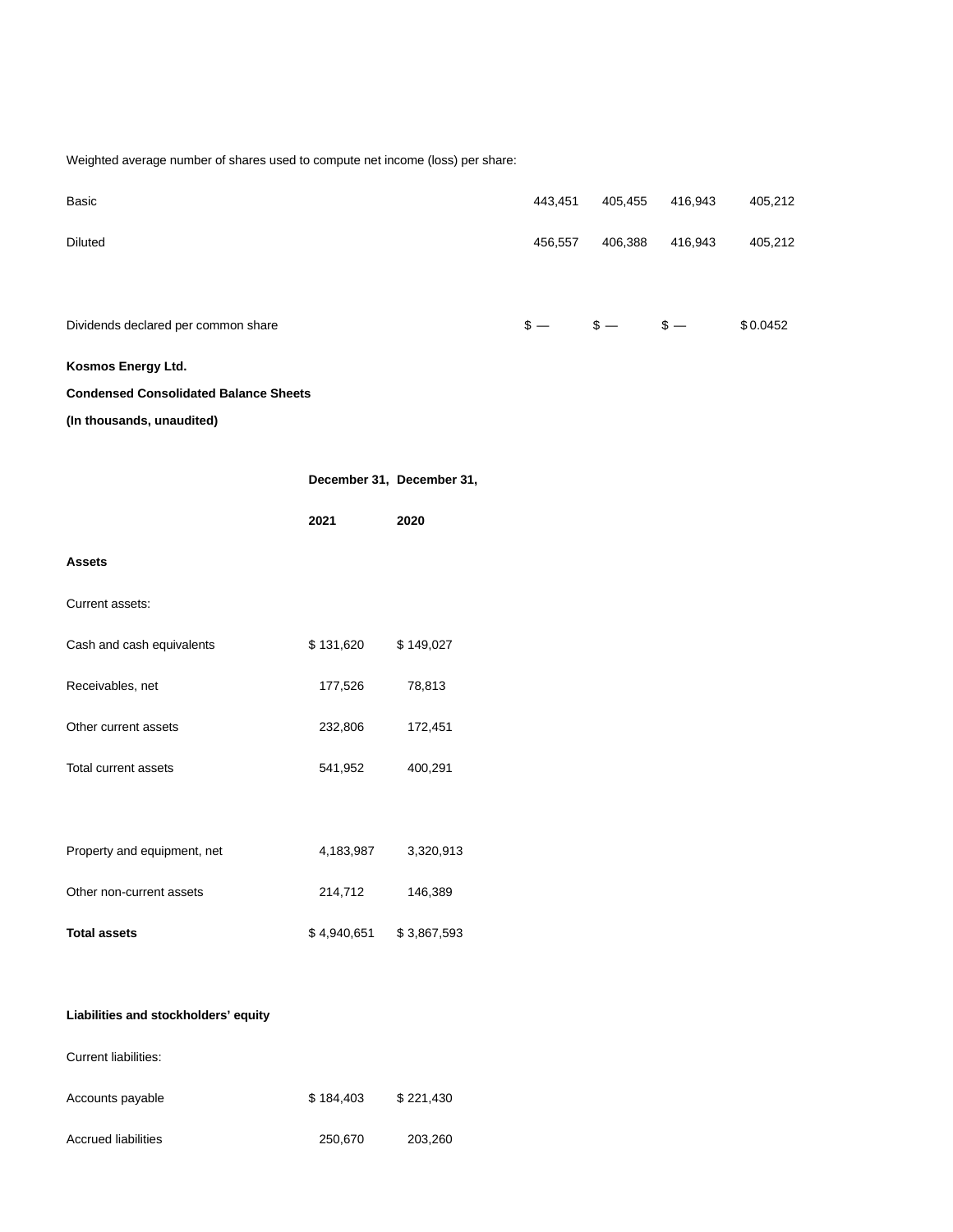| Current maturities of long-term debt                                                     | 30,000    | 7,500       |                           |                       |                    |                        |
|------------------------------------------------------------------------------------------|-----------|-------------|---------------------------|-----------------------|--------------------|------------------------|
| Other current liabilities                                                                | 65,879    | 28,009      |                           |                       |                    |                        |
| <b>Total current liabilities</b>                                                         | 530,952   | 460,199     |                           |                       |                    |                        |
|                                                                                          |           |             |                           |                       |                    |                        |
| Long-term liabilities:                                                                   |           |             |                           |                       |                    |                        |
| Long-term debt, net                                                                      | 2,590,495 | 2,103,931   |                           |                       |                    |                        |
| Deferred tax liabilities                                                                 | 711,038   | 573,619     |                           |                       |                    |                        |
| Other non-current liabilities                                                            | 578,929   | 289,690     |                           |                       |                    |                        |
| Total long-term liabilities                                                              | 3,880,462 | 2,967,240   |                           |                       |                    |                        |
|                                                                                          |           |             |                           |                       |                    |                        |
| Total stockholders' equity                                                               | 529,237   | 440,154     |                           |                       |                    |                        |
| Total liabilities and stockholders' equity \$4,940,651                                   |           | \$3,867,593 |                           |                       |                    |                        |
| Kosmos Energy Ltd.                                                                       |           |             |                           |                       |                    |                        |
| <b>Condensed Consolidated Statements of Cash Flow</b>                                    |           |             |                           |                       |                    |                        |
| (In thousands, unaudited)                                                                |           |             |                           |                       |                    |                        |
|                                                                                          |           |             | <b>Three Months Ended</b> |                       | <b>Years Ended</b> |                        |
|                                                                                          |           |             | December 31,              |                       | December 31,       |                        |
|                                                                                          |           |             | 2021                      | 2020                  | 2021               | 2020                   |
| <b>Operating activities:</b>                                                             |           |             |                           |                       |                    |                        |
| Net income (loss)                                                                        |           |             | \$98,716                  | \$7,956               | \$(77, 836)        | $)$ \$ (411,586)       |
| Adjustments to reconcile net income (loss) to net cash provided by operating activities: |           |             |                           |                       |                    |                        |
| Depletion, depreciation and amortization (including deferred financing costs)            |           |             | 177,397                   | 162,089               | 477,801            | 495,209                |
| Deferred income taxes                                                                    |           |             | (808)<br>$\lambda$        | (46, 302)             | (69, 174)          | (42, 587)<br>$\lambda$ |
| Unsuccessful well costs and leasehold impairments                                        |           |             | 2,047                     | (1, 181)<br>$\lambda$ | 18,819             | 23,157                 |
| Impairment of long-lived assets                                                          |           |             |                           | 3,139                 |                    | 153,959                |
|                                                                                          |           |             |                           |                       |                    |                        |
| Change in fair value of derivatives                                                      |           |             | 18,416                    | 54,956                | 277,705            | 22,800                 |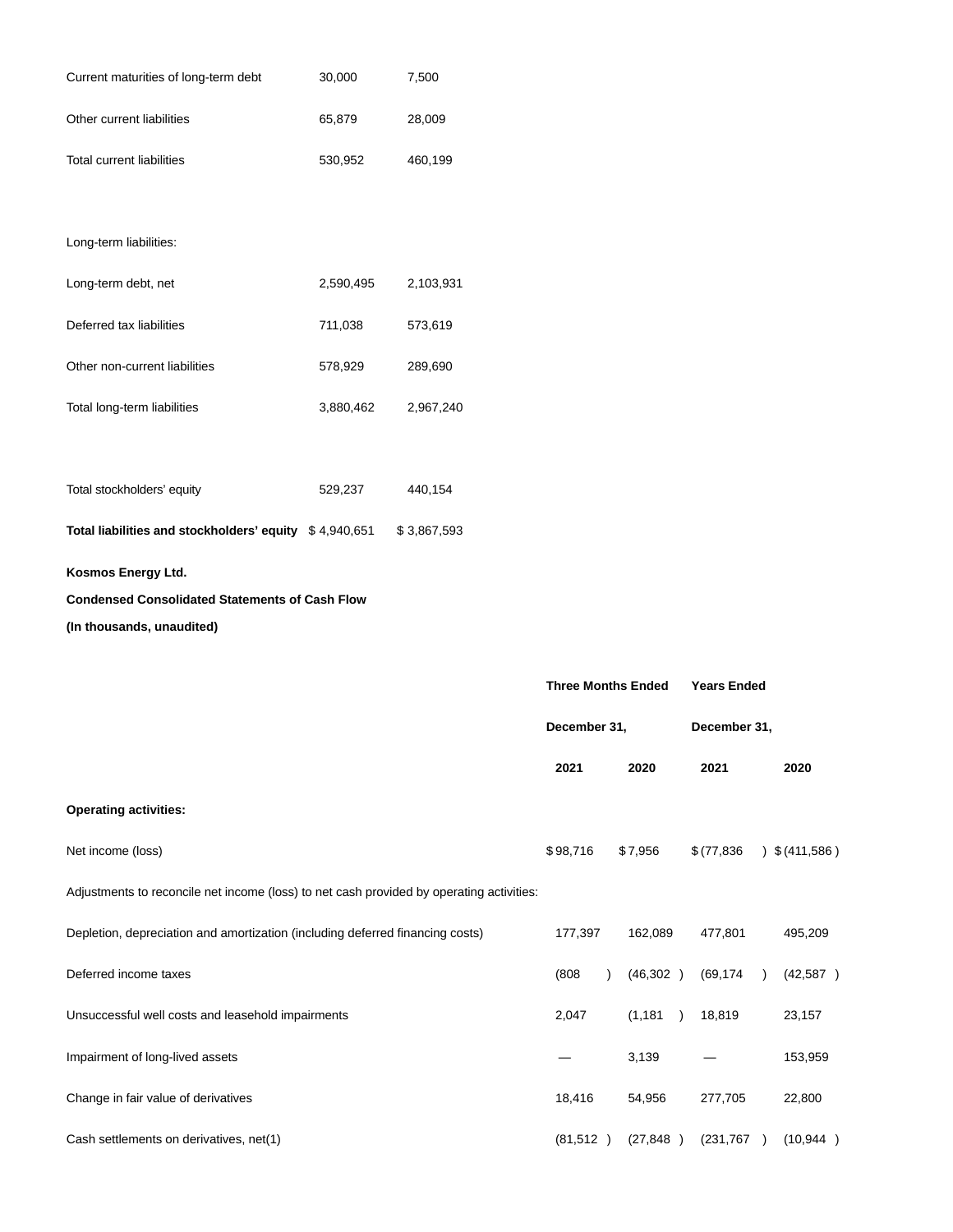| Equity-based compensation                      | 7,640             | 6,314             | 31,651                    | 32,706                   |
|------------------------------------------------|-------------------|-------------------|---------------------------|--------------------------|
| Gain on sale of assets                         |                   | (92, 163)         | (1, 564)<br>$\lambda$     | (92, 163)                |
| Loss on extinguishment of debt                 | 4,402             | 9                 | 19,625                    | 2,902                    |
| Other                                          | (775)             | 9,249             | (3,538)<br>$\lambda$      | 15,922                   |
| Changes in assets and liabilities:             |                   |                   |                           |                          |
| Net changes in working capital                 | 4,980             | 99,270            | (67, 378)<br>$\lambda$    | 6,770                    |
| Net cash provided by operating activities      | 230,503           | 175,488           | 374,344                   | 196,145                  |
| <b>Investing activities</b>                    |                   |                   |                           |                          |
| Oil and gas assets                             | (94, 781)         | (162, 330)        | (472,631<br>$\rightarrow$ | (379, 593)               |
| Acquisition of oil and gas properties          | (465, 367)        |                   | (465, 367)                |                          |
| Proceeds on sale of assets                     | 1,027             | 97,405            | 6,354                     | 99,118                   |
| Notes receivable from partners                 | (21)<br>$\lambda$ | (11,538)          | (41, 733)<br>$\lambda$    | (65, 112)                |
| Net cash used in investing activities          | (559, 142)        | (76, 463)         | (973, 377)                | (345, 587)               |
| <b>Financing activities:</b>                   |                   |                   |                           |                          |
| Borrowings on long-term debt                   | 475,000           |                   | 725,000                   | 300,000                  |
| Payments on long-term debt                     | (650,000)         | (250,000)         | (1,050,000)               | (250,000)                |
| Advances under production prepayment agreement |                   |                   |                           | 50,000                   |
| Net proceeds from issuance of senior notes     | 395,000           |                   | 839,375                   |                          |
| Redemption of senior secured notes             |                   |                   |                           |                          |
| Purchase of treasury stock / tax withholdings  |                   |                   | (1,100)                   | (4,947)<br>$\rightarrow$ |
| Net proceeds from issuance of common stock     | 136,006           |                   | 136,006                   |                          |
| <b>Dividends</b>                               |                   | (97)<br>$\lambda$ | (512)                     | (19, 271)                |
| Deferred financing costs                       | (7, 313)          | (1, 352)          | (24, 604)                 | (5,922)                  |

Net cash provided by (used in) financing activities 348,693 (251,449) 624,165 69,860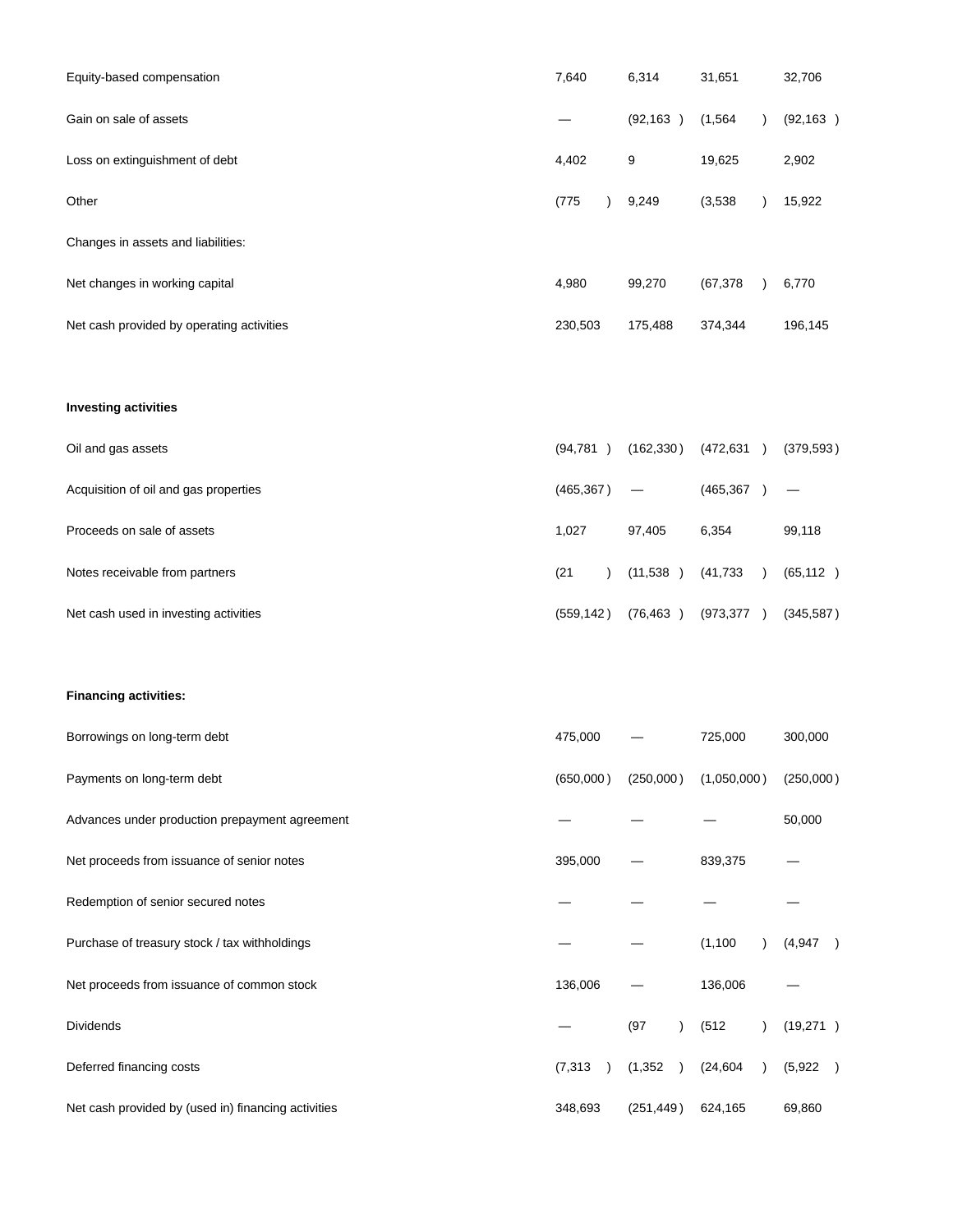| Net increase (decrease) in cash, cash equivalents and restricted cash | 20.054    | (152.424) | 25.132    | (79.582)  |
|-----------------------------------------------------------------------|-----------|-----------|-----------|-----------|
| Cash, cash equivalents and restricted cash at beginning of period     | 154.842   | 302.188   | 149.764   | 229.346   |
| Cash, cash equivalents and restricted cash at end of period           | \$174.896 | \$149.764 | \$174.896 | \$149.764 |

(1) Cash settlements on commodity hedges were \$(81.5) million and \$(25.5) million for the three months ended December 31, 2021 and 2020,<br>respectively, and \$(224.4) million and \$(2.7) million for the years ended December 31

# **Kosmos Energy Ltd.**

# **EBITDAX**

# **(In thousands, unaudited)**

\_\_\_\_\_\_\_\_\_\_\_\_\_\_\_\_\_\_\_\_\_\_\_\_\_\_\_\_\_\_\_\_\_\_\_\_\_

\_\_\_\_\_\_\_\_\_\_\_\_\_\_\_\_\_\_\_\_\_\_\_\_\_\_\_\_\_\_\_\_\_\_\_\_\_\_\_\_

|                                           | Three months ended |           |           | <b>Years ended</b> |                                                             |  |                  |           |
|-------------------------------------------|--------------------|-----------|-----------|--------------------|-------------------------------------------------------------|--|------------------|-----------|
|                                           | 2021               |           | 2020      |                    | December 31, December 31, December 31, December 31,<br>2021 |  | 2020             |           |
| Net income (loss)                         | \$98,716           |           | \$7,956   |                    | \$ (77,836)                                                 |  | $)$ \$ (411,586) | $\lambda$ |
| <b>Exploration expenses</b>               | 23,930             |           | 10,323    |                    | 65,382                                                      |  | 84,616           |           |
| Facilities insurance modifications, net   | (5,081)            | $\lambda$ | 2,606     |                    | (1,586)<br>$\lambda$                                        |  | 13,161           |           |
| Depletion, depreciation and amortization  | 174,605            |           | 159,472   |                    | 467,221                                                     |  | 485,862          |           |
| Impairment of long-lived assets           |                    |           | 3,139     |                    |                                                             |  | 153,959          |           |
| Equity-based compensation                 | 7,640              |           | 6,314     |                    | 31,651                                                      |  | 32,706           |           |
| Derivatives, net                          | 17,579             |           | 51,956    |                    | 270,185                                                     |  | 17,180           |           |
| Cash settlements on commodity derivatives | (81, 529)          | $\lambda$ | (25, 526) | $\lambda$          | (224, 421)<br>$\lambda$                                     |  | (2,715)          | $\lambda$ |
| Restructuring and other                   | 2,811              |           | 10,208    |                    | 3,823                                                       |  | 29,167           |           |
| Other, net                                | 6,297              |           | 4,743     |                    | 6,288                                                       |  | 10,215           |           |
| Gain on sale of assets                    |                    |           | (92, 163) | $\lambda$          | (1, 564)<br>$\lambda$                                       |  | (92, 163)        | $\lambda$ |
| Interest and other financing costs, net   | 37,644             |           | 26,617    |                    | 128,371                                                     |  | 109,794          |           |
| Income tax expense (benefit)              | 57,073             |           | (24, 219) | $\lambda$          | 34,456                                                      |  | (5,209)          | $\lambda$ |
| EBITDAX                                   | 339,685            |           | \$141,426 |                    | \$701,970                                                   |  | \$424,987        |           |
| Acquired Ghana Interest EBITDAX(1)        |                    |           |           |                    | 267,166                                                     |  |                  |           |
| Pro Forma EBITDAX                         |                    |           |           |                    | \$969,136                                                   |  |                  |           |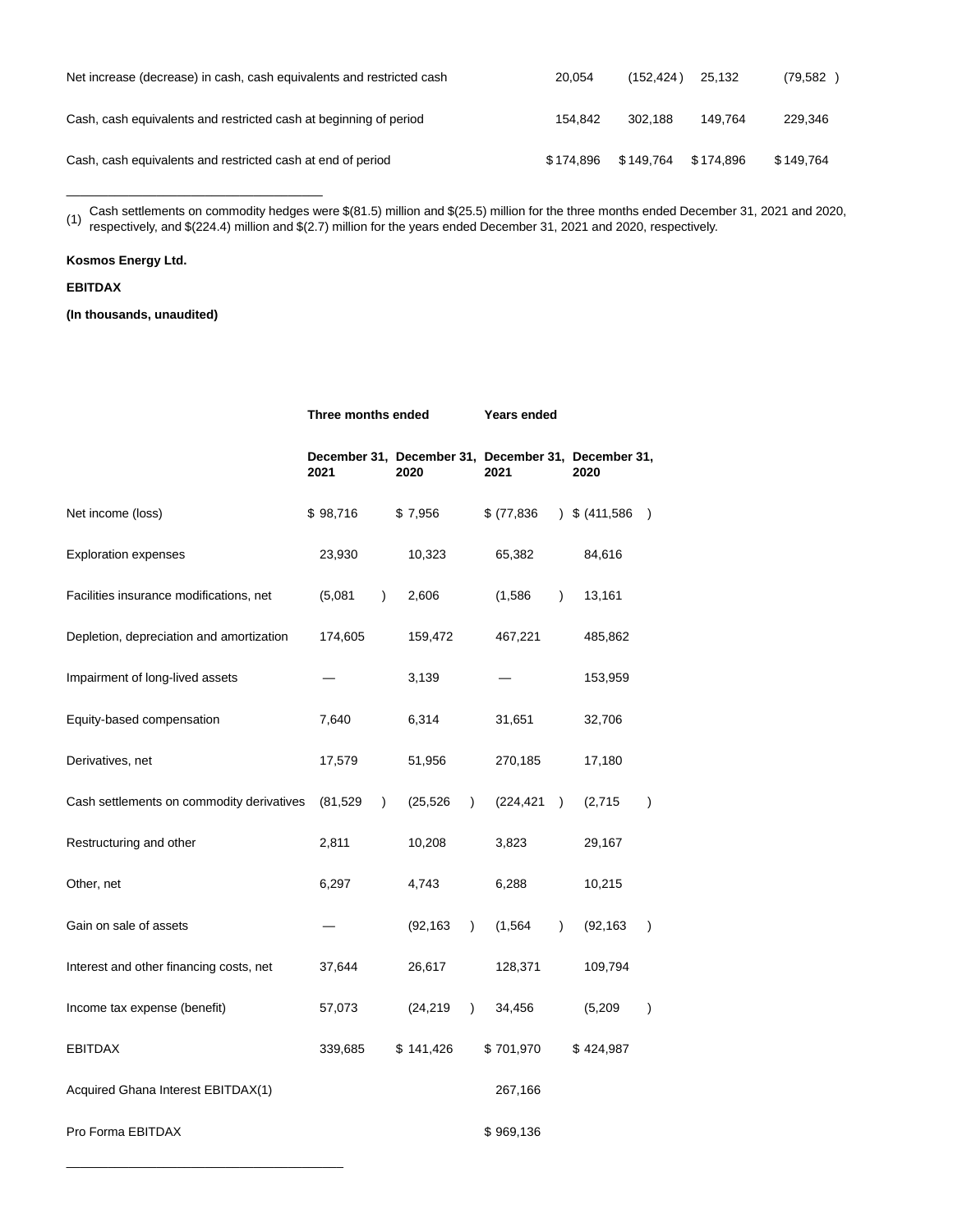Twelve Months Ended December 31, 2021 EBITDAX for the Acquired Ghana Interest of \$267.2 million is comprised of Revenues of \$332.3 million less direct operating expenses of \$65.1 million for the acquired properties. Consistent with the definition of EBITDAX, \$1.9 million of Facilities insurance modifications, net has been excluded from the results to present the Acquired Ghana Interests Twelve Months Ended December 31, 2021 EBITDAX. The results are presented on the accrual basis of accounting, however as the acquired properties were not

(1) accounted for or operated as a separate segment, division, or entity, complete financial statements under U.S. generally accepted accounting principles are not available or practicable to produce. The results are not intended to be a complete presentation of the results of operations of the acquired properties and may not be representative of future operations as they do not include general and administrative expenses; interest expense; depreciation, depletion, and amortization; provision for income taxes; and certain other revenues and expenses not directly associated with revenues from the sale of crude oil.

#### **Kosmos Energy Ltd.**

# **Adjusted Net Income (Loss)**

**(In thousands, except per share amounts, unaudited)**

|                                                          | <b>Three Months Ended</b> |           | <b>Years Ended</b>       |                           |  |  |
|----------------------------------------------------------|---------------------------|-----------|--------------------------|---------------------------|--|--|
|                                                          | December 31,              |           | December 31,             |                           |  |  |
|                                                          | 2021                      | 2020      | 2021                     | 2020                      |  |  |
| Net income (loss)                                        | \$98,716                  | \$7,956   | $$(77,836)$ $$(411,586)$ |                           |  |  |
|                                                          |                           |           |                          |                           |  |  |
| Derivatives, net                                         | 17,579                    | 51,956    | 270,185                  | 17,180                    |  |  |
| Cash settlements on commodity derivatives                | (81,529)                  | (25, 526) | (224, 421)               | (2,715)<br>$\rightarrow$  |  |  |
| Gain on sale of assets                                   |                           | (92, 163) | (1, 564)<br>$\lambda$    | (92, 163)                 |  |  |
| Facilities insurance modifications, net                  | (5,081)<br>$\lambda$      | 2,606     | (1,586)<br>$\lambda$     | 13,161                    |  |  |
| Impairment of long-lived assets                          |                           | 3,139     |                          | 153,959                   |  |  |
| Restructuring and other                                  | 2,811                     | 10,208    | 3,823                    | 29,167                    |  |  |
| Other, net                                               | 6,310                     | 4,743     | 6,102                    | 10,215                    |  |  |
| Loss on extinguishment of debt                           | 4,402                     | 9         | 19,625                   | 2,902                     |  |  |
| Total selected items before tax                          | (55,508)                  | (45,028)  | 72,164                   | 131,706                   |  |  |
|                                                          |                           |           |                          |                           |  |  |
| Income tax expense (benefit) on adjustments(1)           | 17,716                    | (12,056)  | (19,829)                 | (6, 288)<br>$\rightarrow$ |  |  |
| Impact of valuation adjustments and U.S. tax law changes | 556                       |           | 556                      | 26,001                    |  |  |
| Adjusted net income (loss)                               | \$61,480                  | (49, 128) | (24, 945)                | (260, 167)                |  |  |
| Net income (loss) per diluted share                      | \$0.22                    | \$0.02    | \$(0.19)                 | 3(1.02)<br>$\lambda$      |  |  |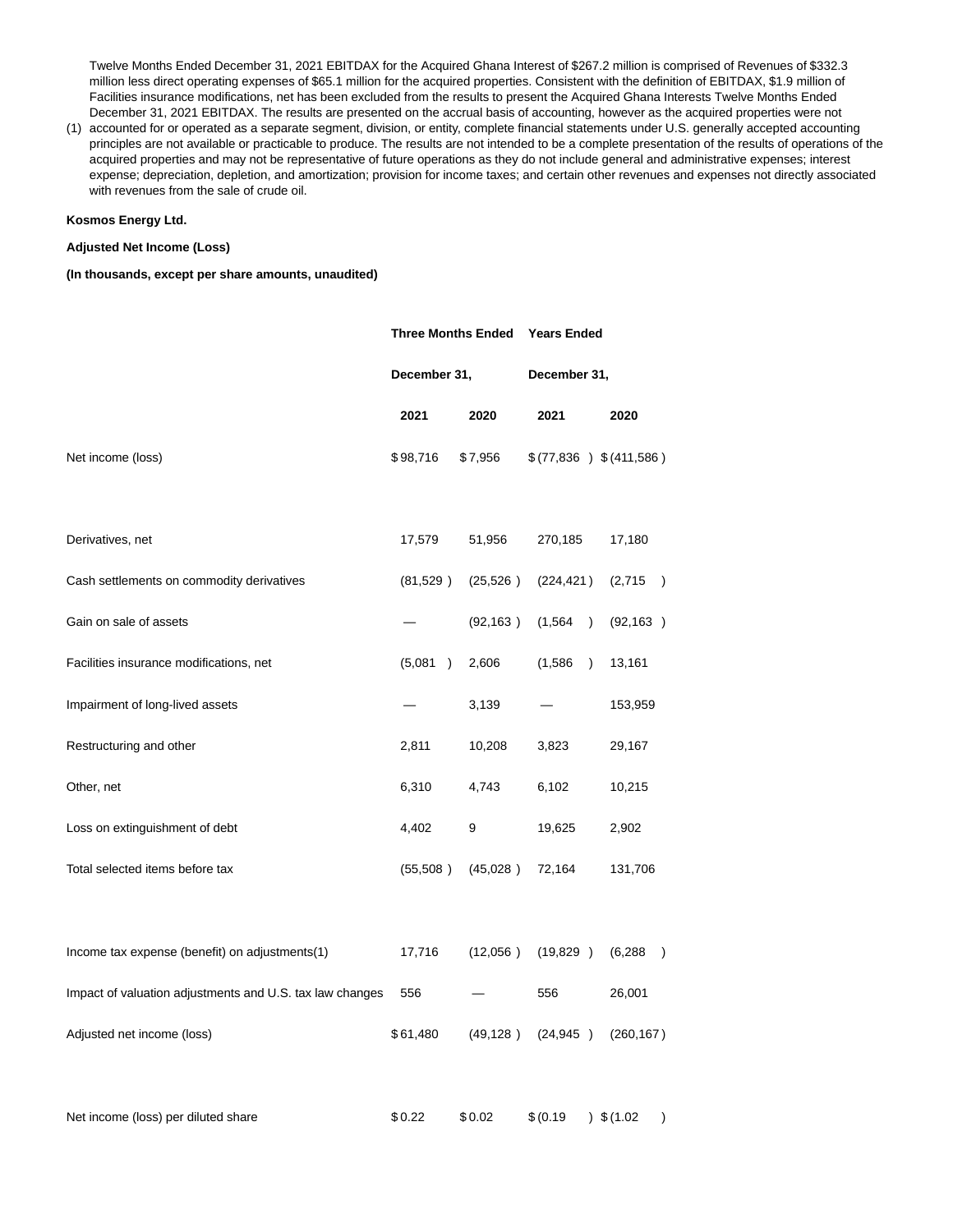| Derivatives, net                                         | 0.04    |           | 0.13      |               | 0.65     |           | 0.04     |               |
|----------------------------------------------------------|---------|-----------|-----------|---------------|----------|-----------|----------|---------------|
| Cash settlements on commodity derivatives                | (0.18)  | $\lambda$ | (0.06)    | $\lambda$     | (0.54)   | $\lambda$ | (0.01)   | $\mathcal{E}$ |
| Gain on sale of assets                                   |         |           | (0.23)    | $\mathcal{E}$ |          |           | (0.23)   | $\mathcal{E}$ |
| Facilities insurance modifications, net                  | (0.01)  | $\lambda$ | 0.01      |               |          |           | 0.03     |               |
| Impairment of long-lived assets                          |         |           | 0.01      |               |          |           | 0.38     |               |
| Restructuring and other                                  | 0.01    |           | 0.02      |               | 0.01     |           | 0.08     |               |
| Other, net                                               | 0.01    |           | 0.01      |               | 0.01     |           | 0.03     |               |
| Loss on extinguishment of debt                           | 0.01    |           |           |               | 0.05     |           | 0.01     |               |
| Total selected items before tax                          | (0.12)  | $\lambda$ | (0.11)    | $\lambda$     | 0.18     |           | 0.33     |               |
|                                                          |         |           |           |               |          |           |          |               |
| Income tax expense (benefit) on adjustments(1)           | 0.03    |           | (0.03)    | $\lambda$     | (0.05)   | $\lambda$ | (0.01)   | $\lambda$     |
| Impact of valuation adjustments and U.S. tax law changes |         |           |           |               |          |           | 0.06     |               |
| Adjusted net income (loss) per diluted share             | \$0.13  |           | \$ (0.12) |               | 9 (0.06) |           | 3 (0.64) | $\lambda$     |
|                                                          |         |           |           |               |          |           |          |               |
| Weighted average number of diluted shares                | 456,557 |           | 406,388   |               | 416,943  |           | 405,212  |               |

(1) Income tax expense is calculated at the statutory rate in which such item(s) reside. Statutory rates for the U.S. and Ghana/Equatorial Guinea are 21% and 35%, respectively.

**Kosmos Energy Ltd.**

**Free Cash Flow**

**(In thousands, unaudited)**

\_\_\_\_\_\_\_\_\_\_\_\_\_\_\_\_\_\_\_\_\_\_\_\_\_\_\_\_\_\_\_\_\_\_\_\_\_\_

|                                                      | <b>Three Months Ended</b> |           | <b>Years Ended</b> |            |  |
|------------------------------------------------------|---------------------------|-----------|--------------------|------------|--|
|                                                      | December 31,              |           | December 31,       |            |  |
|                                                      | 2021                      | 2020      | 2021               | 2020       |  |
| Reconciliation of free cash flow:                    |                           |           |                    |            |  |
| Net cash provided by operating activities            | \$230.503                 | \$175.488 | \$374.344          | \$196,145  |  |
| Net cash used for oil and gas assets - base business | (79,680)                  | (46, 529) | (267,072)          | (235, 426) |  |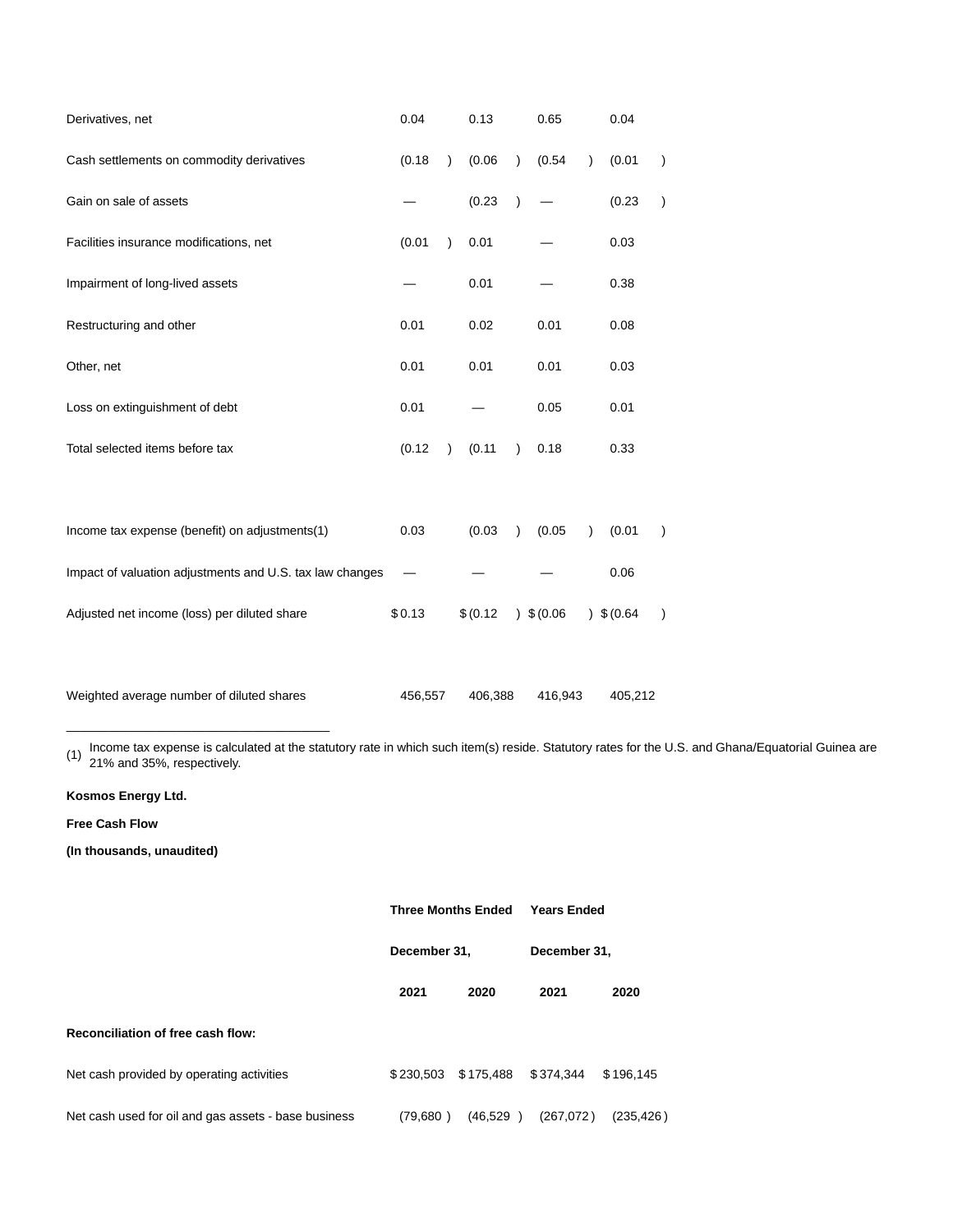| Base business free cash flow                                                           | 150.823            | 128.959 | 107.272                     | (39,281)  |
|----------------------------------------------------------------------------------------|--------------------|---------|-----------------------------|-----------|
| Net cash used for oil and gas assets - Mauritania/Senegal (15,101) (115,801) (205,559) |                    |         |                             | (144.167) |
| Free cash flow <sup>(1)</sup>                                                          | \$135,722 \$13,158 |         | \$ (98, 287 ) \$ (183, 448) |           |

Commencing in the fourth quarter of 2021, the Company refined its definition of free cash flow to exclude non-recurring activity such as

(1) acquisitions, divestitures and NOC financing that may affect the comparability of results in order to better reflect cash flow of the underlying business, consistent with general industry practice.

# **Operational Summary**

**(In thousands, except barrel and per barrel data, unaudited)**

\_\_\_\_\_\_\_\_\_\_\_\_\_\_\_\_\_\_\_\_\_\_\_\_\_\_\_\_\_\_\_\_\_\_\_\_\_

|                                           | <b>Three Months Ended</b> |           | <b>Years Ended</b> |           |
|-------------------------------------------|---------------------------|-----------|--------------------|-----------|
|                                           | December 31,              |           | December 31,       |           |
|                                           | 2021(2)                   | 2020      | 2021(2)            | 2020      |
| <b>Net Volume Sold</b>                    |                           |           |                    |           |
| Oil (MMBbl)                               | 7.176                     | 6.170     | 18.525             | 20.531    |
| Gas (MMcf)                                | 1.280                     | 1.416     | 4.904              | 5.867     |
| NGL (MMBbl)                               | 0.142                     | 0.146     | 0.508              | 0.602     |
| Total (MMBoe)                             | 7.531                     | 6.552     | 19.850             | 22.111    |
| Total (Boepd)                             | 81.862                    | 71.217    | 54.384             | 60.412    |
|                                           |                           |           |                    |           |
| Revenue                                   |                           |           |                    |           |
| Oil sales                                 | \$561,196                 | \$268,777 | \$1,298,577        | \$786,159 |
| Gas sales                                 | 6,171                     | 3,560     | 18,898             | 11,706    |
| <b>NGL</b> sales                          | 5,191                     | 1,816     | 14,538             | 6,168     |
| <b>Total sales</b>                        | 572,558                   | 274,153   | 1,332,013          | 804,033   |
| Cash settlements on commodity derivatives | (81,529)                  | (25, 526) | (224, 421)         | (2,715)   |
| Realized revenue                          | \$491,029                 | \$248,627 | \$1,107,592        | \$801,318 |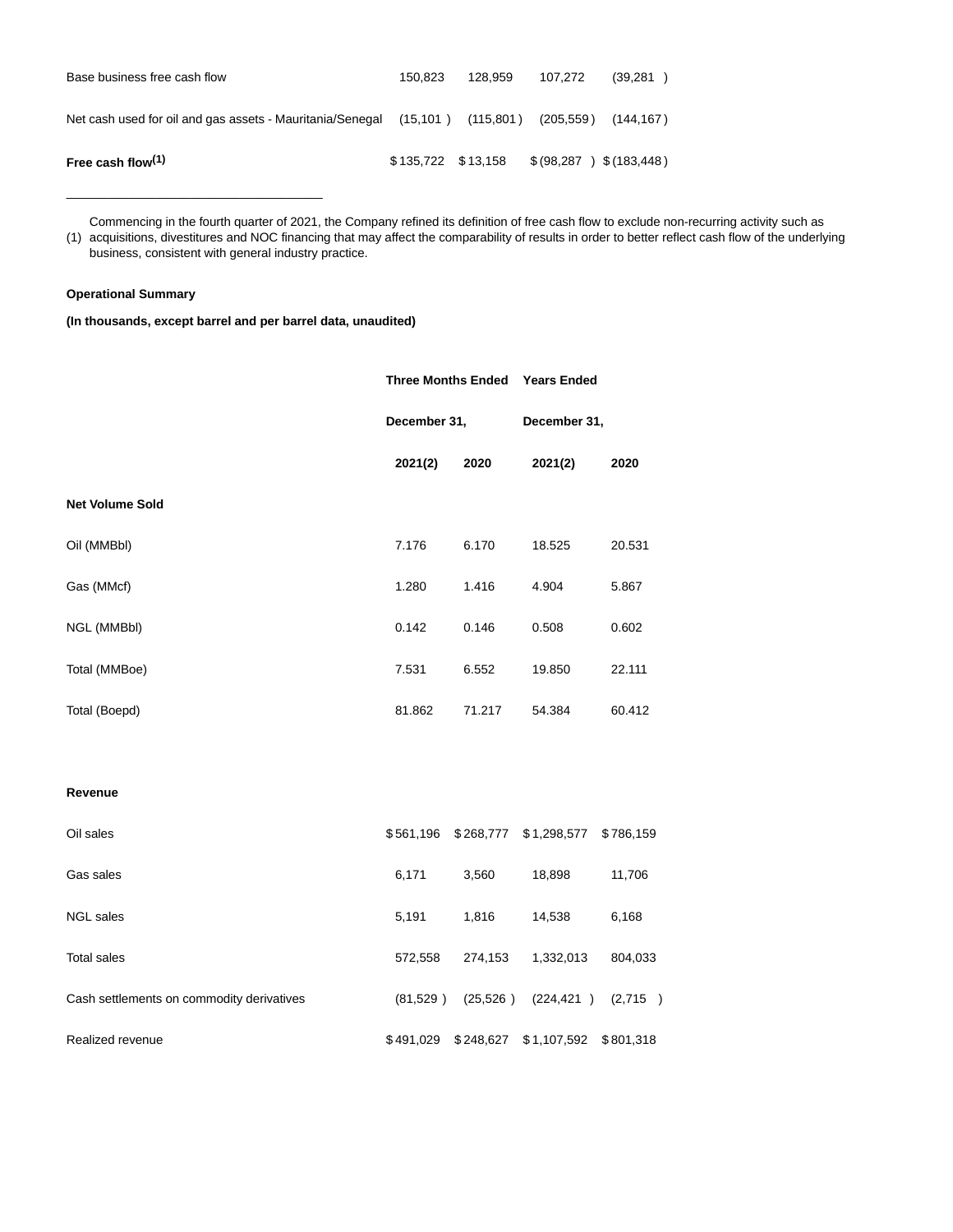**Oil and Gas Production Costs** \$ 134,135 \$ 103,850 \$ 346,006 \$ 338,477

#### **Sales per Bbl/Mcf/Boe**

| Oil sales per Bbl                                        | \$78.20 | \$43.56 | \$70.10 | \$38.29             |
|----------------------------------------------------------|---------|---------|---------|---------------------|
| Gas sales per Mcf                                        | 4.82    | 2.51    | 3.85    | 2.00                |
| NGL sales per Bbl                                        | 36.56   | 12.44   | 28.62   | 10.25               |
| Total sales per Boe                                      | 76.02   | 41.84   | 67.10   | 36.36               |
| Cash settlements on commodity derivatives per oil Bbl(1) | (11.36) | (4.14)  | (12.11) | (0.13)<br>$\lambda$ |
| Realized revenue per Boe                                 | 65.20   | 37.95   | 55.80   | 36.24               |
|                                                          |         |         |         |                     |
| Oil and gas production costs per Boe                     | \$17.81 | \$15.85 | \$17.44 | \$15.31             |

(1) Cash settlements on commodity derivatives are only related to Kosmos and are calculated on a per barrel basis using Kosmos' Net Oil Volumes Sold.

(2) Includes activity related to our acquisition of additional interests in Ghana commencing after the acquisition date.

Kosmos was underlifted by approximately 0.3 million barrels as of December 31, 2021.

# **Hedging Summary**

# **As of December 31, 2021(1)**

\_\_\_\_\_\_\_\_\_\_\_\_\_\_\_\_\_\_\_\_\_\_\_\_\_\_\_\_\_\_\_\_\_\_\_\_\_

**(Unaudited)**

# **Weighted Average Price per Bbl**

|                             | Index       | <b>MBbl</b> | Floor(2) | <b>Sold Put</b> | Ceiling |
|-----------------------------|-------------|-------------|----------|-----------------|---------|
| 2022:                       |             |             |          |                 |         |
| Three-way collars           | Dated Brent | 4,500       | 56.67    | 43.33           | 76.91   |
| Three-way collars NYMEX WTI |             | 1.000       | 65.00    | 50.00           | 85.00   |
| Two-way collars             | Dated Brent | 7,000       | 63.57    |                 | 84.29   |
| 2023:                       |             |             |          |                 |         |
| Three-way collars           | Dated Brent | 2,000       | 65.00    | 47.50           | 95.25   |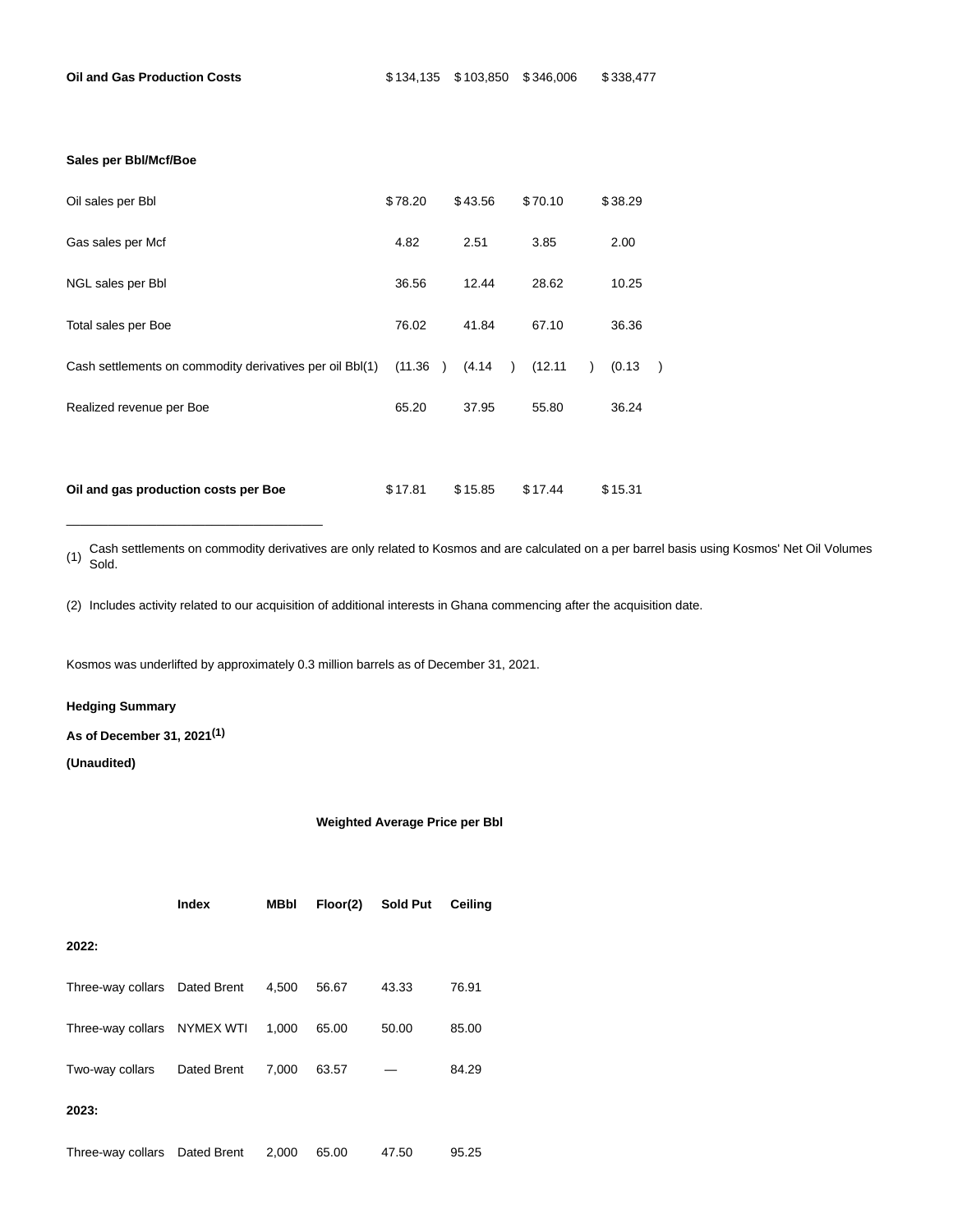(2) "Floor" represents floor price for collars or swaps and strike price for purchased puts.

\_\_\_\_\_\_\_\_\_\_\_\_\_\_\_\_\_\_\_\_\_\_\_\_\_\_\_\_\_\_\_\_\_\_\_\_\_\_\_

Note: Excludes 1.6 MMBbls of sold (short) calls with a strike price of \$60.00 per Bbl in 2022.

# **2022 Guidance(1)**

|                                        | 1Q2022                                                                  | FY 2022 Guidance     |
|----------------------------------------|-------------------------------------------------------------------------|----------------------|
|                                        | Production(2,3) 70,000 - 73,000 boe per day 67,000 - 71,000 boe per day |                      |
| Opex                                   | \$18.00 - \$20.00 per boe \$16.00 - \$18.00 per boe                     |                      |
| DD&A                                   | \$21.00 - \$23.00 per boe                                               |                      |
| G&A(~65% cash) \$24 - \$26 million     |                                                                         | \$90 - \$100 million |
| Exploration Expense \$5 - \$10 million |                                                                         | \$45 - \$55 million  |
| Net Interest                           | ~\$40 million/quarter                                                   |                      |
| Tax                                    | \$10.00 - \$12.00 per boe                                               |                      |
| Capital Expenditure ~\$125 million     |                                                                         | ~\$700 million       |

Note: Ghana / Equatorial Guinea revenue calculated by number of cargos.

(1) Assumes no pre-emption.

(2) 1Q 2022 cargos forecast - Ghana: 4 cargos / Equatorial Guinea: 1 cargo. FY 2022 Ghana: 15 cargos / Equatorial Guinea 3.5 cargos. Average cargo size ~950,000 barrels of oil.

(3) U.S. Gulf of Mexico Production - 1Q 2022 forecast 18,500-19,500 boe per day. FY2022: 18,500-20,500 boe per day. Oil/Gas/NGL split for 2022: ~80%/~12%/~8%.

<sup>(1)</sup> Please see the Company's filed 10-K for full disclosure on hedging material. Includes hedging position as of December 31, 2021 and hedges added cinco vear and added since year-end.